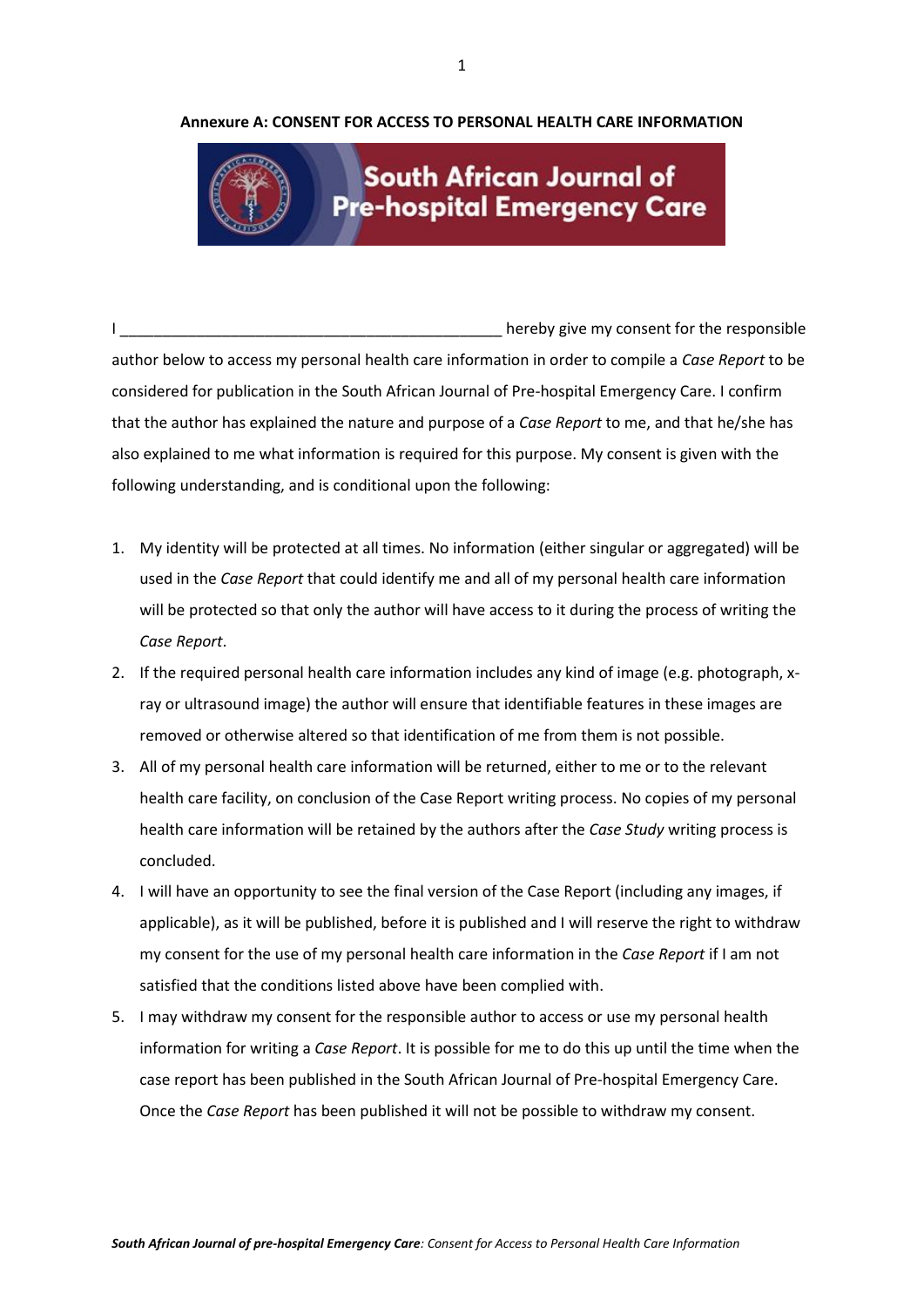| Patient Name:<br><u> 1989 - Johann John Stein, markin fan it ferstjer fan de ferstjer fan it ferstjer fan it ferstjer fan it fers</u> |       |
|---------------------------------------------------------------------------------------------------------------------------------------|-------|
| Patient Signature: National Patient Signature:                                                                                        | Date: |
| Responsible Author: National Property of the Author:                                                                                  |       |
| Responsible Author Signature:                                                                                                         | Date: |

*In the event that the patient, who is the proposed subject of a Case Report, is incapacitated (i.e. not able to give informed consent for access to personal health care information) then a proxy may be approached for the purposes of obtaining consent. Proxies include (in preferred order) spouse or partner, parent, grandparent, adult child, brother or sister. In such cases, the section below should be completed:*

| hereby give my consent, on behalf of     |
|------------------------------------------|
|                                          |
| (the patient) for the responsible author |

below to access the patient's personal health care information in order to compile a *Case Report* to be considered for publication in the South African Journal of Pre-hospital Emergency Care. I confirm that the author has explained the nature and purpose of a *Case Report* to me, and that he/she has also explained to me what information is required for this purpose. My proxy consent is given with the following understanding, and is conditional upon the following:

- 1. The patient's identity will be protected at all times. No information (either singular or aggregated) will be used in the *Case Report* that could identify the patient and all of the patient's personal health care information will be protected so that only the author will have access to it during the process of writing the *Case Report*.
- 2. If the required personal health care information includes any kind of image (e.g. photograph, xray or ultrasound image) the author will ensure that identifiable features in these images are removed or otherwise altered so that identification of the patient from them is not possible.
- 3. All of the patient's personal health care information will be returned to the relevant health care facility on conclusion of the Case Report writing process. No copies of the patient's personal health care information will be retained by the authors after the *Case Study* writing process is concluded.

2